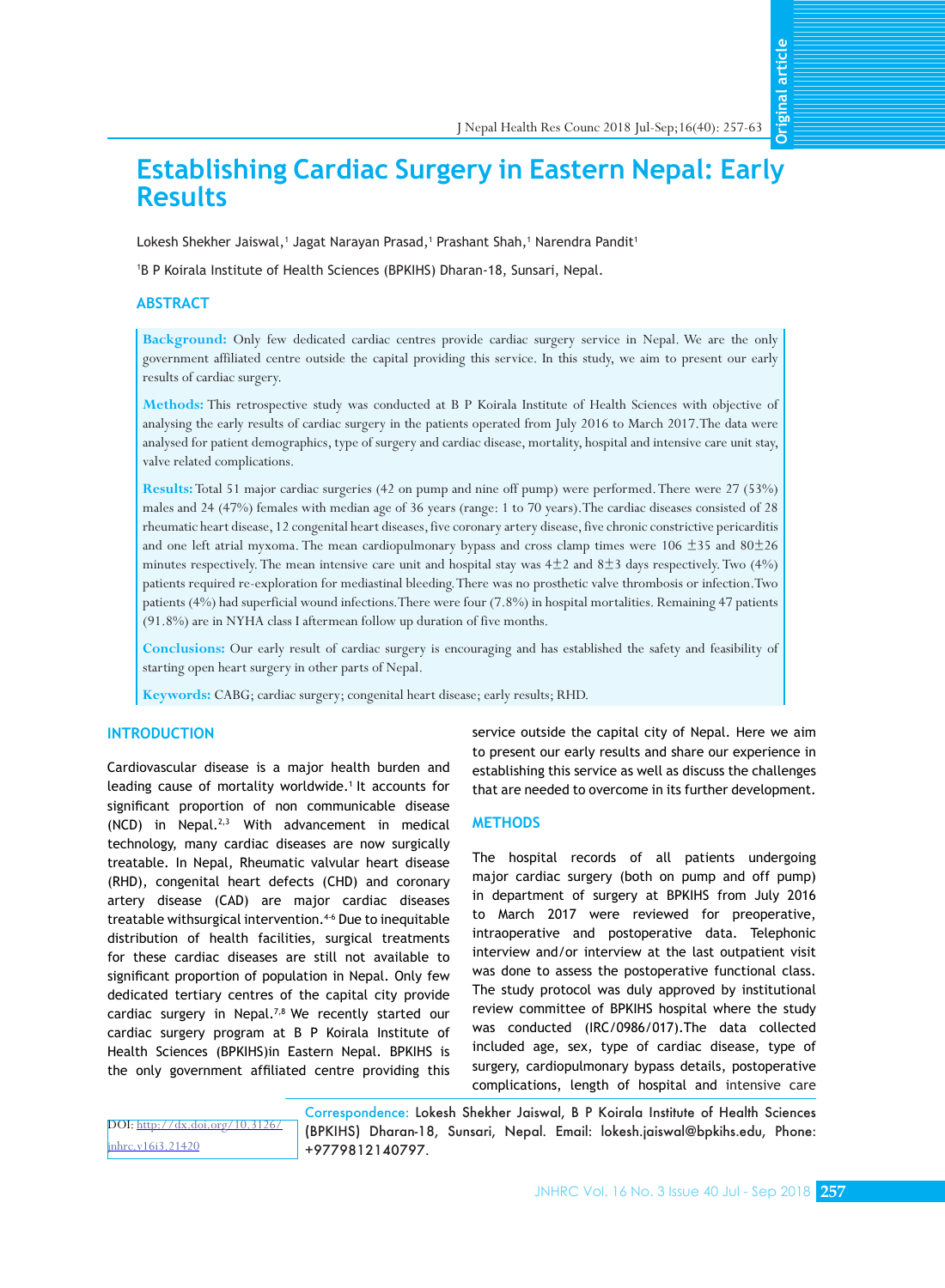unit(ICU) stay, in hospital mortality/morbidity, and prosthetic valve related morbidities. Data were entered and analysed in SPSS for windows version 21.0 (SPSS Inc., Chicago, Ill). Descriptive analysis was performed and data are presented as mean  $\pm$  standard deviation for continuous variables or median and ranges for skewed variables. Total count and percentages are reported for discrete variables.

# **RESULTS**

Total 51 cardiac surgeries were performed in ten months period, out of which 42 (82.3%) were on pump cardiac surgeries requiring cardiopulmonary bypass (CPB) and nine (17.7%) were off pump cardiac surgeries not requiring CPB (five total pericardectomy and four patent ductus arteriosus ligation).There were 27 males and 24 females

 $(M:F- 1.13:1)$  with mean age of  $36±19$  years (range:1 to 70 years) (Table 1). Majority of heart surgeries were for rheumatic valvular heart disease (RHD) followed by congenital heart defects (CHD), coronary artery disease (CAD) and chronic constrictive pericarditis (CCP) (Figure 1). Two cases of rheumatic valvular heart diseases were having infective endocarditis. The meanCPB and cross clamp time were 106 ±35 and 80±26 minutes respectively for all on pump cardiac surgeries. The meanIntensive care unit (ICU) and hospital stay were4 $\pm$ 2 days and 8 $\pm$ 3 days respectively. There were overall four (7.8%) early (inhospital) mortality, three in valvular heart disease group and one in a CCP group. All surviving 47 (92.2%) patients are in regular follow upand are in NYHA class I. The preoperative characteristics and types of cardiac surgeries performed in each group of patients are presented in Table 1 and 2 respectively.



#### **Figure 1. Types of Cardiac disease operated.**

| Table 1. Baseline characteristics of all patients. |            |            |            |                          |                |
|----------------------------------------------------|------------|------------|------------|--------------------------|----------------|
| Variable                                           | All Groups | <b>RHD</b> | <b>CHD</b> | <b>CAD</b>               | CCP +LA myxoma |
|                                                    | $(N=51)$   | $(N=28)$   | $(N=12)$   | $(N=5)$                  | $(N=5 + 1)$    |
| Age (years $\pm SD$ )                              | 36±19      | 39±16      | 19±15      | 60±6                     | 39±16          |
| Sex (M: F)                                         | 27:24      | 13:15      | 9:3        | 2:3                      | 3:2            |
| LV Dysfunction, $N$ (%)                            |            |            |            |                          |                |
| Normal $(255%)$                                    | 16(31.3)   | 2(7.1)     | 12(100)    |                          | 3(50)          |
| Mild (EF 45-54%)                                   | 14(27.5)   | 8(28.6)    |            | 2(66.6)                  | 3(50)          |
| Moderate (EF 36-44%)                               | 19(37.2)   | 16(57.1)   |            | 3(33.4)                  |                |
| Severe (EF≤35%)                                    | 2(4)       | 2(7.1)     |            |                          |                |
| Atrial fibrillationN (%)                           | 22(43.1)   | 20(71.4)   | 2(16.6)    | $\overline{\phantom{a}}$ |                |
| NYHA Class, $N$ (%)                                |            |            |            |                          |                |
| Class 1                                            | 5(9.8)     | 1(3.6)     | 2(16.6)    | 1(33.3)                  | 1(16.7)        |
| Class 2                                            | 30(58.8)   | 15(53.6)   | 10(83.4)   | 3(33.4)                  | 2(33.3)        |
| Class 3                                            | 13(25.5)   | 10(35.7)   |            | 1(33.3)                  | 2(33.3)        |
| Class 4                                            | 3(5.9)     | 2(7.1)     |            |                          | 1(16.7)        |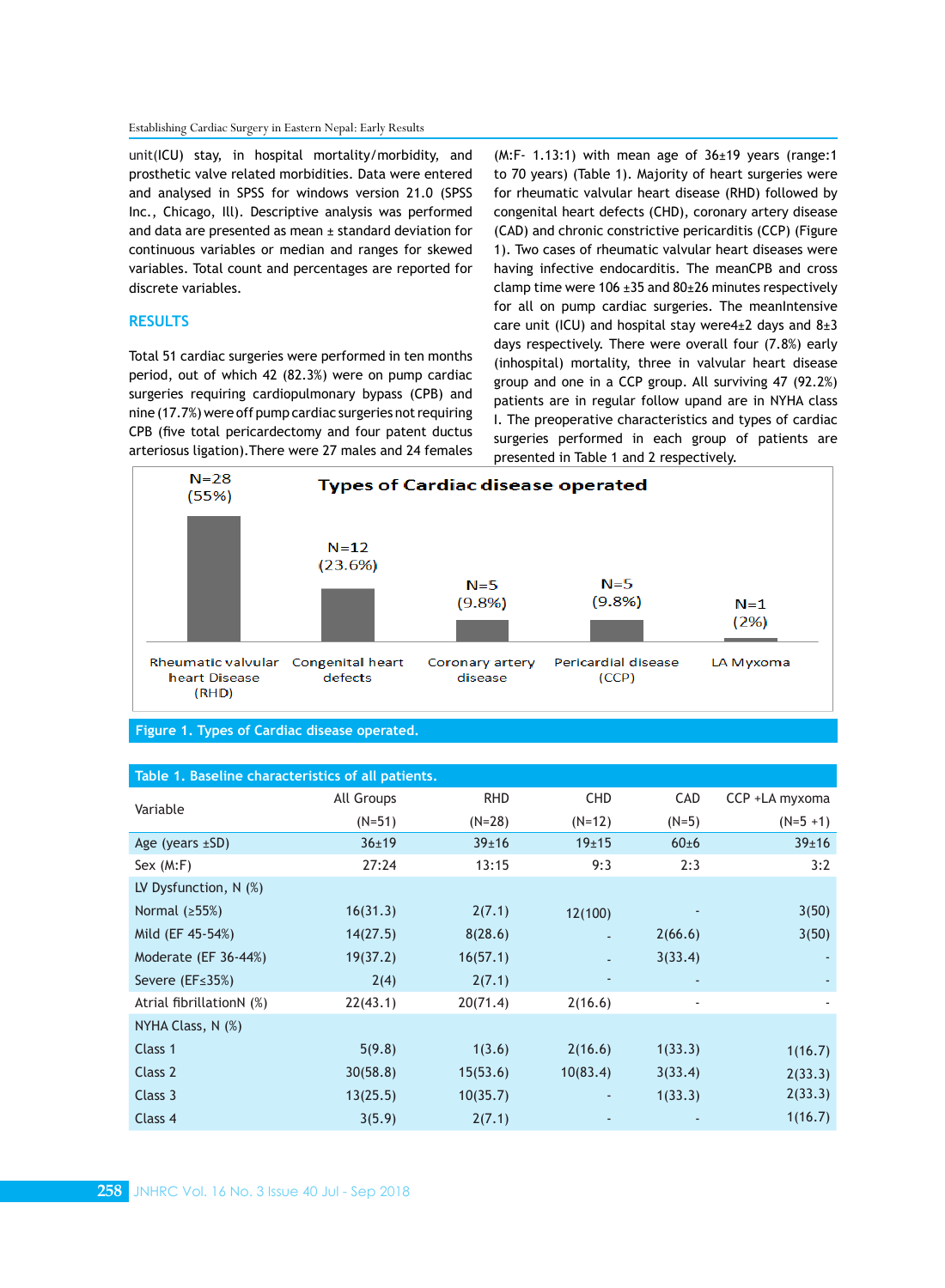| Co-morbidities               |          |          |                          |                          |         |
|------------------------------|----------|----------|--------------------------|--------------------------|---------|
| <b>COPD</b>                  | 4(7.8)   | 3(10.7)  | $\overline{\phantom{a}}$ | 1(33.3)                  |         |
| Hypertension                 | 11(21.6) | 4(14.3)  | 1(8.3)                   | 5(100)                   | 1(16.7) |
| Type 2 DM                    | 4(7.8)   | 1(3.6)   | $\overline{\phantom{a}}$ | 2(66.6)                  | 1(16.7) |
| Liver Dysfunction            | 3(5.9)   | 2(7.1)   | ٠                        | $\overline{\phantom{a}}$ | 1(16.7) |
| Hypothyroidism               | 1(2)     | 1(3.6)   |                          |                          | 1(16.7) |
| Tuberculosis                 | 5(9.8)   |          | ٠                        |                          | 5(83.3) |
| Surgery, N (%)               |          |          |                          |                          |         |
| Routine                      | 46(90.2) | 25(89.3) | 12(100)                  | 4(80)                    | 5(83.3) |
| Urgent                       | 4(7.8)   | 2(7.1)   | ٠                        | 1(20)                    | 1(16.7) |
| Emergent                     | 1(2)     | 1(3.6)   |                          |                          |         |
| ICU stay(days)               | $4\pm 2$ | $4\pm 2$ | $2 + 0.5$                | $5 + 1.5$                | 4±1.6   |
| Hospital stay(days)          | 8±3      | 9±2      | 6±2                      | $12 \pm 1.4$             | $8\pm2$ |
| Early Hospital deaths, N (%) | 4(7.8)   | 3(10.7)  | ٠                        | ٠                        | 1(16.7) |

| Table 2. Types of Cardiac Surgery performed.       |                |                                                        |                |
|----------------------------------------------------|----------------|--------------------------------------------------------|----------------|
| Type of disease                                    | $N(\%)$        | Type of surgery performed                              | N(%)           |
|                                                    |                | Mitral valve replacement (MVR)                         | 10(35.7)       |
|                                                    |                | Mitral valve replacement (MVR)/ +TV repair             | 8(28.6)        |
|                                                    |                | Double valve replacement (DVR) $\pm$ TV repair         | 5(17.8)        |
| Valvular Heart disease<br>(All rheumatic etiology) | 28 (55%)       | AVR + Mitral Valve repair                              | 2(7.1)         |
|                                                    |                | MVR + TV Repair + ASD closure                          | 1(3.6)         |
|                                                    |                | Aortic valve replacement (AVR)                         | 2(7.1)         |
| Congenital heart disease                           | 12<br>(23.6%)  | Atrial septal defect(ASD) closure                      | 5(41.7)        |
|                                                    |                | ASD closure + Pulmonary valvotomy                      | 2(16.7)        |
|                                                    |                | Patent ductus arteriosus (PDA) ligation                | 4(33.3)        |
|                                                    |                | Cortriatriatum repair                                  | 1(8.3)         |
| Coronary artery disease                            | 5<br>$(9.8\%)$ | Coronary artery bypass surgery<br>3 Grafts<br>4 Grafts | 3(60)<br>2(40) |
| Chronic constrictive<br>pericarditis               | 5<br>$(9.8\%)$ | Total pericardectomy                                   | 5(100)         |
| <b>Others</b>                                      | 1(2%)          | LA Myxoma excision                                     | 1(100)         |

A total of 28 (55%) patients underwent open heart surgery for valvular heart disease (Table 3). The etiology was RHD in all patients. The mean age was  $39 \pm 16$  years, ranging from 12 to 69 years.Out of 28 patients, 19 underwent isolated mitral valve replacement (MVR), two isolated aortic valve replacement (AVR) and seven double valve surgery [five double valve replacements (DVR) at aortic and mitral position and two AVR with Mitral Valve (MV) repair]. Twelve patients (nine in isolated MVR and three in DVR) had additional procedure of tricuspid valve (TV) repair ( Double De Vega's tricuspid annuloplasty) for

severe tricuspid regurgitation or tricuspid annulus >40 mm. All patients received mechanical heart valve at both aortic and mitral position. Rigid rings were used for MV repair. All patients had some form of mitral valve chordal preservation during MVR and left atrial appendage (LAA) was ligated routinely in all patients. A total of 10 patients had total chordal preservation, eight had posterior chordal, two had partial chordal and four had basal chordal preservation. Eight patients were having LA/LAA clot. Atrial fibrillation was present preoperatively in 20 (71.4%) patients, out of which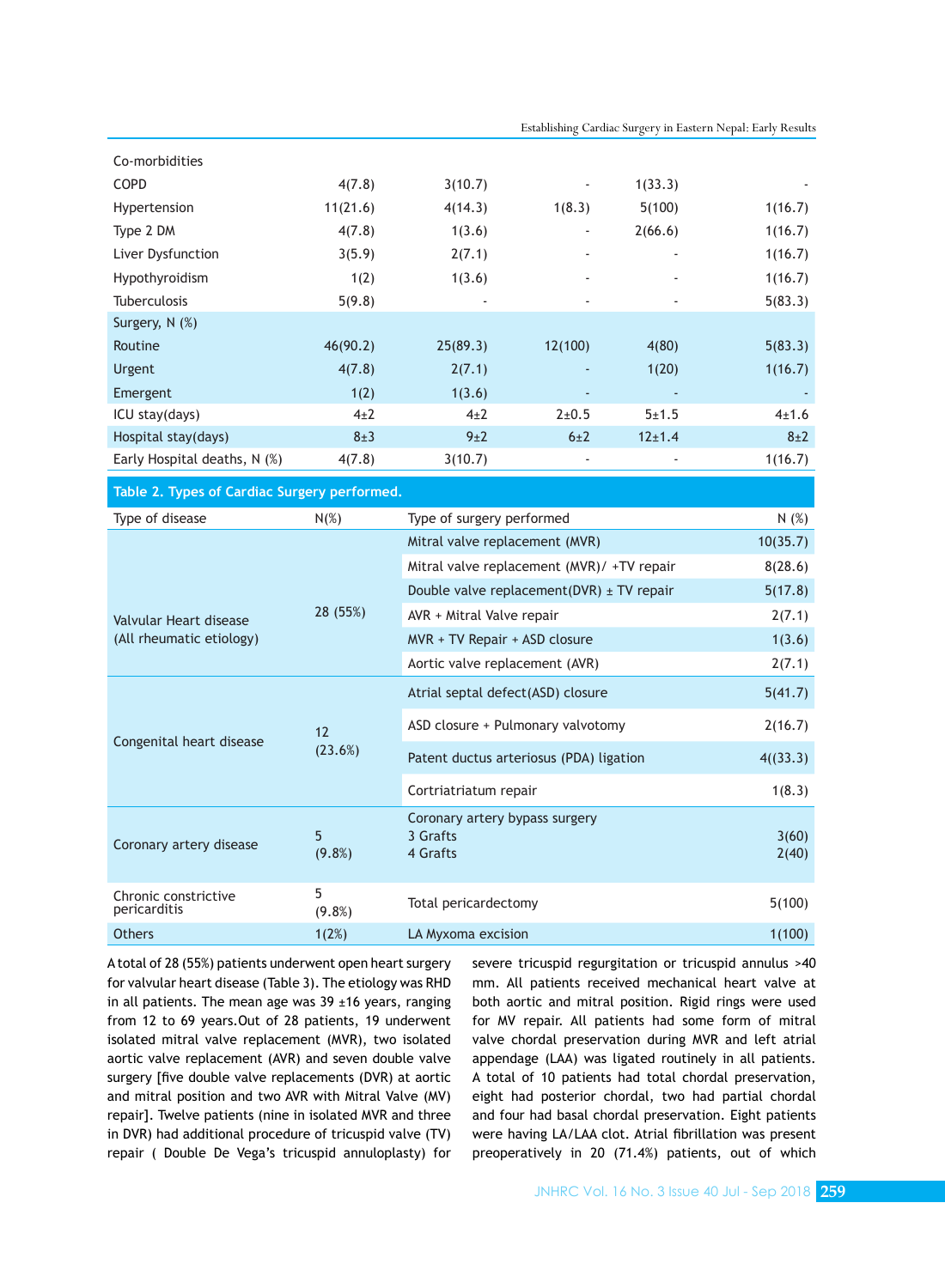eight patients reverted to sinus rhythm and 12 patients remained in atrial fibrillation till last follow up.

The average CPB time and cross clamp time were 109  $±$  28 and 83 $±$ 28 minutes respectively. Two (7%) out of 28 patients underwent successful re-exploration in postoperative period for mediastinal bleeding. Superficial wound infection was present in one patient. There were three (10.7%) in-hospital mortalities in this group of patients. Two deaths occurred due to sepsis with multiorgan dysfunction syndrome in cases of active infective endocarditis. Third mortality was due to liver failure in a background of alcohol related chronicliver disease. He subsequently developed sepsis and low cardiac output syndrome. There was no early valve related events of valve dysfunction and mechanical failure, thromboembolic episodes, valve thrombosis or paravalvular leak. All surviving 25 (89%) patients are in NYHA class I on last follow up.

| Table 3. Preoperative characteristics of patients with valvular heart disease |                                 |                                                  |                                          |                                 |  |
|-------------------------------------------------------------------------------|---------------------------------|--------------------------------------------------|------------------------------------------|---------------------------------|--|
| Variable                                                                      | <b>Entire Group</b><br>$(N=28)$ | Mitral valve surgery<br>$(\pm TV$ repair) (N=19) | Isolated Aortic valve<br>surgery $(N=2)$ | Double Valve surgery<br>$(N=7)$ |  |
| Age (years $\pm$ SD)                                                          | $39 \pm 16$                     | $38 + 16$                                        | 50±14                                    | 35±16                           |  |
| Sex, $N$ $(\%)$                                                               |                                 |                                                  |                                          |                                 |  |
| Male                                                                          | 13(46.4)                        | 7(36.8)                                          | 2(100)                                   | 4(57.1)                         |  |
| Female                                                                        | 15(53.6)                        | 12(63.2)                                         |                                          | 3(43.9)                         |  |
| Valve lesion, $N$ $(\%)$                                                      |                                 |                                                  |                                          |                                 |  |
| Severe MS                                                                     | 5(17.8)                         | 5(26.3)                                          |                                          |                                 |  |
| Severe MR                                                                     | 6(21.4)                         | 6(31.5)                                          |                                          |                                 |  |
| Mixed mitral disease                                                          | 9(32.1)                         | 8(42.1)                                          |                                          |                                 |  |
| Severe AR                                                                     | 1(3.6)                          |                                                  | 1(50)                                    |                                 |  |
| Severe AS                                                                     | 1(3.6)                          |                                                  | 1(50)                                    |                                 |  |
| Severe MR+ Severe AR                                                          | 2(7.1)                          |                                                  |                                          | 2(28.6)                         |  |
| Severe MR + Moderate AR                                                       | 2(7.1)                          |                                                  |                                          | 2(28.6)                         |  |
| Severe MS + severe AR                                                         | 1(3.6)                          |                                                  |                                          | 2(28.6)                         |  |
| Severe MS + Moderate AS                                                       | 1(3.6)                          |                                                  |                                          | 1(14.3)                         |  |
| Severe TR                                                                     | 12(42.8)                        | 9(47.3)                                          |                                          | 3(42.8)                         |  |
| LV systolic dysfunction, N(%)                                                 |                                 |                                                  |                                          |                                 |  |
| Normal (50-70%)                                                               | 1(3.6)                          | 2(10.5)                                          |                                          |                                 |  |
| Mild (EF 40-49%)                                                              | 9(32.1)                         | 7(36.8)                                          |                                          | 1(14.3)                         |  |
| Moderate (EF 30-39%)                                                          | 16(57.1)                        | 8(42.1)                                          | 2(100)                                   | 6(85.7)                         |  |
| Severe (EF<30%)                                                               | 2(7.1)                          | 2(10.5)                                          |                                          |                                 |  |
| Cause, N (%)                                                                  |                                 |                                                  |                                          |                                 |  |
| Rheumatic                                                                     | 28(100)                         | 19(100)                                          | 2(100)                                   | 7(100)                          |  |
| Degenerative                                                                  |                                 |                                                  |                                          |                                 |  |
| Congenital                                                                    |                                 |                                                  |                                          |                                 |  |
| Active Infective<br>Endocarditis, N (%)                                       | 2(7.1)                          |                                                  |                                          | 2(28.6)                         |  |
| NYHA Class, N (%)                                                             |                                 |                                                  |                                          |                                 |  |
| Class 1                                                                       | 1(3.6)                          | 1(5.3)                                           |                                          |                                 |  |
| Class 2                                                                       | 15(53.6)                        | 9(47.3)                                          | 2(100)                                   | 4(57.1)                         |  |
| Class 3                                                                       | 10(35.7)                        | 9(47.3)                                          |                                          | 1(14.3)                         |  |
| Class 4                                                                       | 2(7.1)                          |                                                  |                                          | 2(28.6)                         |  |
| Atrial Fibrillation, N (%)                                                    | 20(71.4)                        | 15(78.9)                                         |                                          | 5(71.4)                         |  |
| LAA clot, N (%)                                                               | 8(28.6)                         | 6(31.6)                                          |                                          | 2(28.6)                         |  |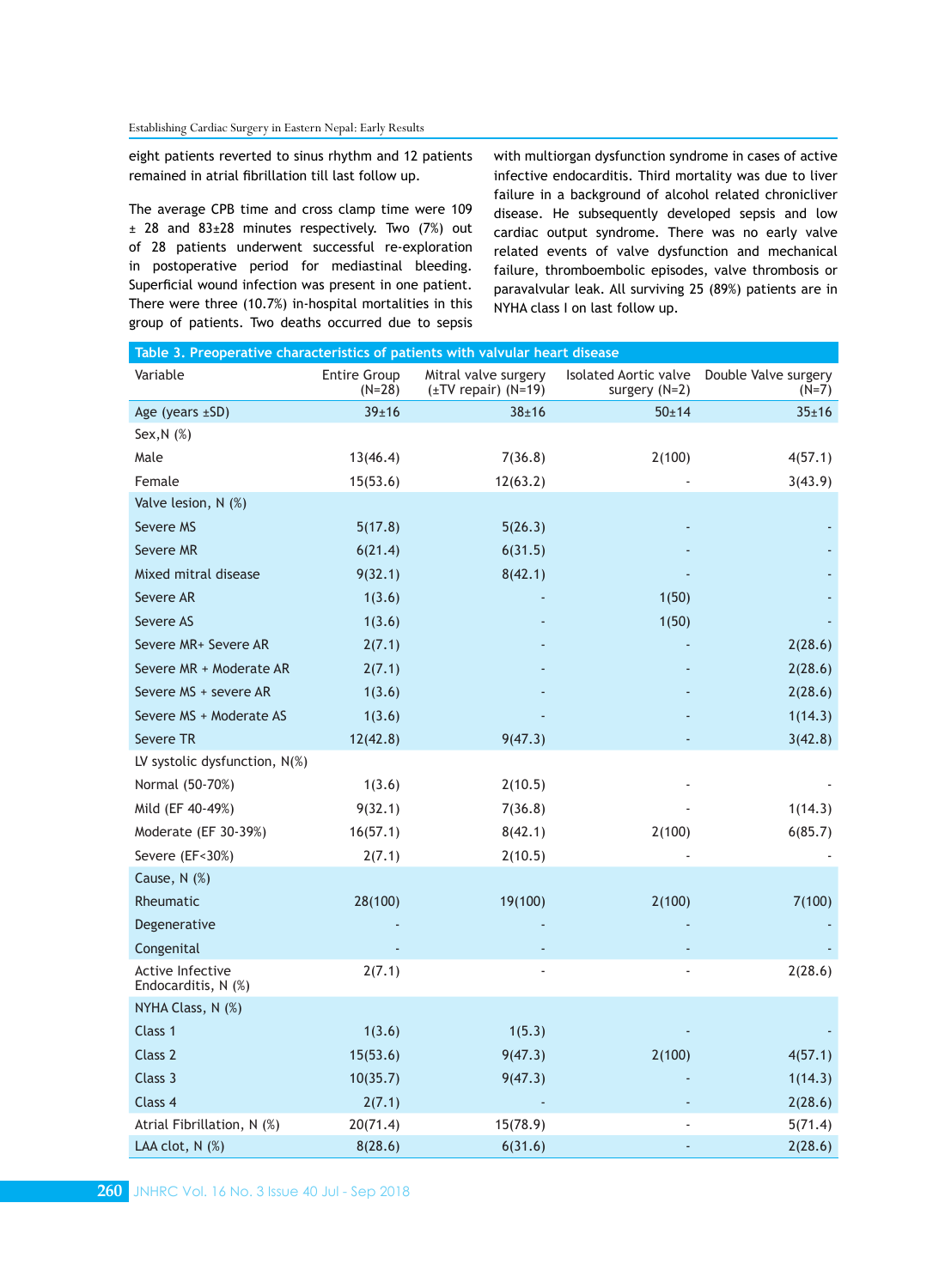Out of 51 patients, 12 (23.6%) patientswere operated for congenital heart defects. A total of 40 patients with congenital heart defects were referred for surgical repair, however only 12 patients consented for surgical intervention. Those who lost to follow or refused for surgery were infants with poor economic status. There were three females and nine males with age ranging from 1 to 40 years. The types of congenital heart defects and surgeries performed are shown in Table 2. The average CPB and cross clamp time were  $58 \pm 4$  minutes and 40±7 minutes respectively. There was no morbidity or in hospital mortality in this group. All patients are in regular follow up and are in NYHA class I.

A total of 10 patients with CAD were referred for surgery, out of which 5 refused for surgery (2 opted for medical management and 3 lost to follow up). Five (9.8%) patients underwent coronary artery bypass graft (CABG) surgery. There were three females and two males with mean age of  $60 \pm 6$  years. All patients were hypertensive whiletwo patients were having type 2 diabetes mellitus. All patients were having triple vessel disease with average Euroscore-II of 6.8. Two patients were having mild LV dysfunction and three were having moderate LV dysfunction with regional wall motion abnormalities (RWMA).The average LVEF was 40 %. All patients had on pump CABG surgery of which three patients received 3 grafts and two patients received 4 grafts. All patients received left internal mammary artery (LIMA) graft to left anterior descending (LAD) artery and reversed saphenous vein graft were used for rest of the target coronary arteries. The average CPB and cross clamp time were 150±22 minutes and 61±7 minutes respectively. There was no re-exploration or in hospital mortality. One patient with diabetes mellitus had superficial surgical site infection of leg wound.

Five (9.8%) patients underwent total pericardectomy via median sternotomy for chronic constrictive pericarditis. There were 3 male and 2 female with mean age of  $39 \pm 16$  years. The etiology was tubercular in all patients out of which three patients were treated for pulmonary tuberculosis in past and two patients were on antitubercular treatment at the time of surgery. Two patients were having mild LV dysfunction. One patient was having features of chronic liver diseasedue to cardiac cirrhosiswho subsequently succumbed due to progression of liver failure following ventricular arrhythmia and hypoxic brain damage. Four patients are in regular follow up and are in NYHA class I.

## **DISCUSSION**

Non communicable diseases (NCD) account for significant

health burden. Nearly half of all deaths and disability are caused by NCDs,with cardiovascular disease being a significant contributor.<sup>2,3</sup> Modern medical and surgical interventions for cardiac diseases have increased the overall longevity.<sup>9</sup> Although reach to medical facility with cardiac intervention has improved, surgical intervention for cardiac diseases is not easily available to considerable population of Nepal due to various constraints.7,8 Major surgically treatable cardiac diseases in Nepal consists of rheumatic heart disease (RHD) and congenital heart disease with prevalence of 10.2 per 1000 childrenand 1.3 per thousand school children respectively.<sup>10,11</sup> With change in life style and increasing urbanisation coronary artery disease too is becoming an important health problem requiring coronary artery bypass surgery.<sup>12</sup> Recent analysis of NCDs in Nepal has shown younger age group (below 40 years) and poorest households in Nepal suffer disproportionately more from NCDs like ischemic and hypertensive heart disease, rheumatic heart disease and congenital heart disease.<sup>2</sup> Our initial experience of cardiac surgery in Eastern Nepal has also shown RHD (55%) and CHD(23.6%) to be a major cardiac diseases requiring surgical intervention.

Around 31% of all cardiac diseases and 43% of all valvular heart disease patients presented in NYHA class 3 and 4. Similarly41.2% of all patients and 64.2% of valvular heart disease patients were having moderate to severe LV dysfunction. These are due to late presentation of patients in the advanced stage of cardiac disease. In our study the overall in hospital mortality was7.8% (4/51) including all groups of patients undergoing cardiac surgery. The in-hospital mortality in RHD patient's group was10.7% (3/28) with no early valve related complications. The overall in-hospital mortality in established national centre in Nepal is reported to around 4.1% varying from 3.4% for isolated MVR to 9.4% for MVR with TV Repair.<sup>13</sup> Our patients were having moderate to severe LV dysfunction which is predictor of poor outcomes leading to slightly higher in hospital mortality in our patients. Similar outcomes are reported from heart centres in south asia.<sup>14</sup> In an experience from Nigeria, with a set up similar to us had a comparable overall mortality of 9% and mortality in valvular heart disease group patients was 10.5%.<sup>15,16</sup> The higher rate of mortality (20%, 1/5) in CCP groupcould be biased due to small sample size and high risk subset of patients. However, comparatively there is good postoperative outcome in terms of improvement in symptoms in all four surviving patients.<sup>17</sup> There was no mortality in CAD and CHD group with significant improvement in LV function and functional class which is comparable to other tertiary centres of Nepal.18 However, large sample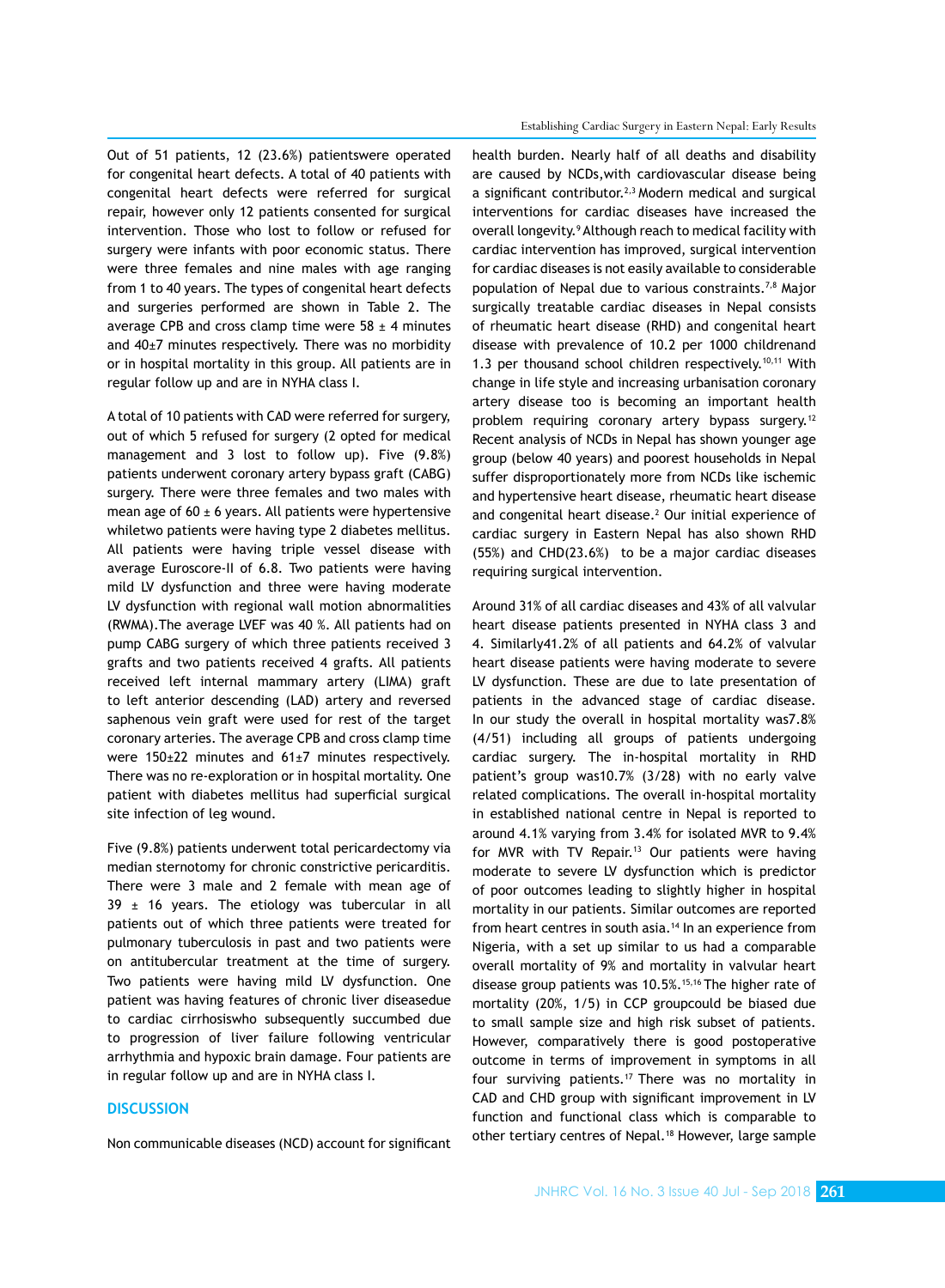size is needed to make definite comparison.<sup>19</sup> The reexploration for mediastinal bleeding is reported to be 5-9% with mortality varying from 10% to19%.<sup>20</sup> In our study, only two (4%) patients out of 51underwent reexploration in the immediate postoperative period for mediastinal bleeding with no mortality. The reported reexploration for mediastinal bleeding in other centre in Nepal is around 2%.

Although the Government of Nepal is successfully implementing the program for prevention of rheumatic fever and RHD burden, its load is still higher compared to developed nation due to poor socioeconomic condition.21,22 Similarly, there is late screening and referral of congenital heart disease cases due to limited skilled and trained physician.8 Early detection and referral for surgical correction can help in reducing infant mortality of cardiac causes. Among children who were detected to have CHD at our centre, only few consented for surgical correction due to poor financial support. Similarly, many RHD and CAD patients refused for surgery due to financial constraints.

Cardiac surgery is expensive due to its requirement of modern equipments, accessories and skilled manpower. There is limited resource allocation from government for cardiac diseases to few centres only. Nepal is going through demographic and socio-political transition and the health sector should also remain attuned to this transition. Tertiary health care centre with cardiac surgery service is needed in every state as per our new federal structure.The existing disparity in health sector can be extrapolated from the fact that most of public and private health workforce in Nepal is in the central region.<sup>2</sup> More resource allocation and investment from government is needed to prevent early deaths from surgically treatable cardiac diseases.

#### **CONCLUSIONS**

Our early result shows safety and feasibility of cardiac surgery at tertiary care centre of Eastern Nepal (BPKIHS) with comparable early outcomes in terms of morbidity and mortality. Financial problem and skilled manpower are major challenges in its expansion. Government supportand planned institutional effort is needed forfurther development of this essential service.

# **REFERENCES**

1. [Roth GA,](https://www.ncbi.nlm.nih.gov/pubmed/?term=Roth%20GA%5BAuthor%5D&cauthor=true&cauthor_uid=26503749) [Huffman MD,](https://www.ncbi.nlm.nih.gov/pubmed/?term=Huffman%20MD%5BAuthor%5D&cauthor=true&cauthor_uid=26503749) [Moran AE,](https://www.ncbi.nlm.nih.gov/pubmed/?term=Moran%20AE%5BAuthor%5D&cauthor=true&cauthor_uid=26503749) [Feigin V](https://www.ncbi.nlm.nih.gov/pubmed/?term=Feigin%20V%5BAuthor%5D&cauthor=true&cauthor_uid=26503749), [Mensah](https://www.ncbi.nlm.nih.gov/pubmed/?term=Mensah%20GA%5BAuthor%5D&cauthor=true&cauthor_uid=26503749)  [GA,](https://www.ncbi.nlm.nih.gov/pubmed/?term=Mensah%20GA%5BAuthor%5D&cauthor=true&cauthor_uid=26503749) [Naghavi M](https://www.ncbi.nlm.nih.gov/pubmed/?term=Naghavi%20M%5BAuthor%5D&cauthor=true&cauthor_uid=26503749) et al. Global and regional patterns in cardiovascular mortality from 1990 to 2013.

[Circulation.](https://www.ncbi.nlm.nih.gov/pubmed/?term=(Circulation.+2015%3B132%3A1667-1678.+DOI%3A+10.1161%2FCIRCULATIONAHA.114.008720.)) 2015; 132(17):1667-78[.\[DOI\]](https://doi.org/10.1161/CIRCULATIONAHA.114.008720)

- 2. Daniels D, Ghimire K, Thapa P, Reveillon M, Pathak DR, Baral K et al. Nepal Health Sector Programme II Mid-Term Review. Kathmandu.2013.
- 3. Koirala B, Upreti S, Karmacharya BM. The Nepal NCDI poverty commission. National report- 2018. Kathmandu. 2018
- 4. Shakya S, Sharma D, Bhatta YD. Current scenario of heart disease in Nepal: At a glance. Nepalese Heart Journal. 2011;8(1):23-6[.\[DOI\]](http://dx.doi.org/10.3126/njh.v8i1.8333)
- 5. Maskey A, Sayami A, Pandey MR. Coronary artery disease:an emerging epidemic in Nepal. J Nepal Med Assoc. 2003;42:122-4.
- 6. Koju R,Gurung R,Pant P, Humagain S, Yongol CM, Koju A et al. Prediction of cardiovascular disease in suburban population of three muncipalities in Nepal. Nepalese Heart Journal. 2011;8(1):3-7[.\[DOI\]](http://dx.doi.org/10.3126/njh.v8i1.8328)
- 7. Koirala B. Surgery for rheumatic heart disease in Nepal. Nepalese Heart Journal. 2016;3(2):11-4.[\[Full Text Link\]](https://www.nejm.org/doi/full/10.1056/NEJMsa050004)
- 8. Koju R. Cardiovascular professionals for service in Nepal. Nepalese Heart Journal. 2012;9(1):1-2.
- Van Der Wall EE. Mortality decrease from cardiovascular disease in Europe: 50% in 30 years!. Neth Heart J. 2013;21(10):425-6[.\[Full Text Link\]](https://link.springer.com/article/10.1007/s12471-013-0469-9)
- 10. Shrestha NR, Karki P, Mahto R, Gurung K, pandey N, Agrawal K, et al. Prevalence of Subclinical Rheumatic Heart Diseases in Eastern Nepal A School-Based Crosssectional Study. JAMA Cardiol. 2016;1(1):89-96. [Ful [Text Link\]](https://jamanetwork.com/journals/jamacardiology/fullarticle/2498961)
- 11. Prajapati D, Sharma D, Regmi PR, Khanal H, Baidya SG, Rajbhandari S, et al. Epidemiological survey of rheumatic fever, rheumatic heart disease and congenital heart disease among school children in Kathmandu valley of Nepal. Nepalese Heart Journal. 2013;10(1):1-5[\[DOI\]](http://dx.doi.org/10.3126/njh.v10i1.9738)
- 12. Vaidya A, Pokharel PK, Nagesh S, Karki P, Kumar S, Majhi S. Prevalence of coronary heart disease in the urban adult males of eastern Nepal: A population based cross-sectional study. Indian Heart J. 2009;61(4):341-7.[\[Full Text Link\]](https://s3.amazonaws.com/academia.edu.documents/41323360/Prevalence_of_coronary_heart_disease_in_20160119-26346-8r4ff.pdf?AWSAccessKeyId=AKIAIWOWYYGZ2Y53UL3A&Expires=1532080771&Signature=nImqP8GMM3O1o0ZujdfM%2BXTfu40%3D&response-content-disposition=inline%25)
- 13. Sharma A, Panthee N, Bajracharya SM, Rajbanshi BG, Koirala RR, Sharma J, et al. Predictors of in-hospital mortality following mitral or double valve replacement for rheumatic heart disease. Nepalese Heart Journal. 2016;13(2):19-24.